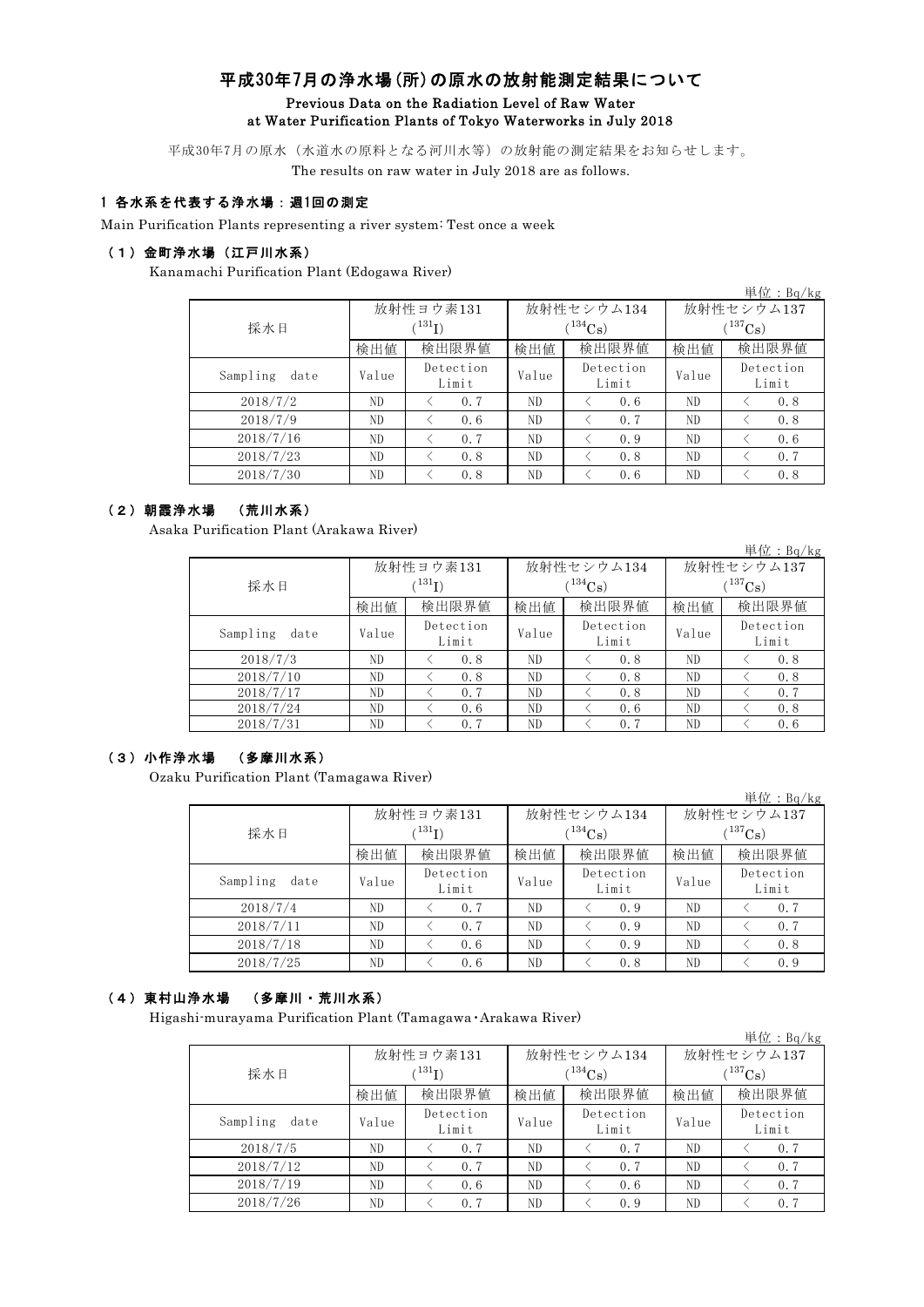### (5)長沢浄水場 (相模川水系)

Nagasawa Purification Plant (Sagamigawa River)

|                  |       |                             |       |                    |              | 単位:Bq/kg           |  |
|------------------|-------|-----------------------------|-------|--------------------|--------------|--------------------|--|
|                  |       | 放射性ヨウ素131                   |       | 放射性セシウム134         | 放射性セシウム137   |                    |  |
| 採水日              |       | $\langle ^{131}\mathrm{I})$ |       | $(^{134}Cs)$       | $(^{137}Cs)$ |                    |  |
|                  | 検出値   | 検出限界値                       | 検出値   | 検出限界値              | 検出値          | 検出限界値              |  |
| Sampling<br>date | Value | Detection<br>Limit          | Value | Detection<br>Limit | Value        | Detection<br>Limit |  |
| 2018/7/6         | ND    | 0.6                         | ND    | 0.7                | ND           | 0.7                |  |
| 2018/7/13        | ND    | 0.6                         | ND    | 0.7                | ND           | 0.8                |  |
| 2018/7/20        | ND    | 0.7                         | ND    | 0.7                | ND           | 0.8                |  |
| 2018/7/27        | ND    | 0.7                         | ND    | 0.7                | ND           | 0.7                |  |

### 2 その他の主要浄水場:概ね月1回の測定

Other Main Purification Plants: Test mostly once a month

|                   |                            |           |                                   |           |                            |       |           |                            |       |           | 単位:Bq/kg  |
|-------------------|----------------------------|-----------|-----------------------------------|-----------|----------------------------|-------|-----------|----------------------------|-------|-----------|-----------|
|                   |                            |           | 放射性ヨウ素131<br>$({}^{131}\text{I})$ |           | 放射性セシウム134<br>$(^{134}Cs)$ |       |           | 放射性セシウム137<br>$(^{137}Cs)$ |       |           |           |
| 浄水所               | 水源                         | 採水日       |                                   |           |                            |       |           |                            |       |           |           |
|                   |                            |           | 検出値                               |           | 検出限界値                      | 検出値   |           | 検出限界値                      | 検出値   |           | 検出限界値     |
| Monitoring        | Water                      | Sampling  | Value                             |           | Detection                  | Value |           | Detection                  | Value |           | Detection |
| point             | resource                   | date      |                                   |           | Limit                      |       |           | Limit                      |       |           | Limit     |
| 三郷                | 江戸川水系                      | 2018/7/11 | ND                                | $\langle$ |                            | ND    | $\langle$ | 0.7                        | ND    | $\langle$ | 0.6       |
| Misato            | Edogawa<br>River           |           |                                   |           | 0.6                        |       |           |                            |       |           |           |
| 三園                | 荒川水系                       |           |                                   |           |                            |       |           |                            |       |           |           |
| Misono            | Arakawa<br>River           | 2018/7/11 | ND                                | $\langle$ | 0.7                        | ND    | $\langle$ | 0.9                        | ND    | $\langle$ | 0.6       |
| 境<br>Sakai        | 多摩川水系<br>Tamagawa<br>River | 2018/7/11 | ND                                | $\langle$ | 0.6                        | ND    | $\langle$ | 0.6                        | ND    | $\langle$ | 0.7       |
| 砧<br>Kinuta       | 多摩川水系<br>Tamagawa<br>River | 2018/7/11 | ND                                | $\langle$ | 0.5                        | ND    | $\langle$ | 0.5                        | ND    | $\langle$ | 0.6       |
| 砧下<br>Kinutashimo | 多摩川水系<br>Tamagawa<br>River | 停止中       |                                   |           |                            |       |           |                            |       |           |           |

### 3 多摩地区等の表流水・伏流水・浅井戸を水源とする浄水所:概ね月1回の測定

Water purification plants using surface water, subsoil water, or shallow well water in Tama Area: Test mostly once a month

#### <表流水を水源とする浄水所> <surface water>

| $\sim$ $\omega$ $\sim$ $\sim$ $\sim$ $\sim$ $\sim$ $\sim$ $\sim$ | 20111117         |                |                    |                |                       |                | 単位: Bq/kg             |
|------------------------------------------------------------------|------------------|----------------|--------------------|----------------|-----------------------|----------------|-----------------------|
|                                                                  |                  |                | 放射性ヨウ素131          |                | 放射性セシウム134            | 放射性セシウム137     |                       |
| 浄水所                                                              | 採水日              |                | $(^{131}I)$        |                | $(^{134}\mathrm{Cs})$ |                | $(^{137}\mathrm{Cs})$ |
|                                                                  |                  | 検出値            | 検出限界値              | 検出値            | 検出限界値                 | 検出値            | 検出限界値                 |
| Monitoring point                                                 | Sampling<br>date | Value          | Detection<br>Limit | Value          | Detection<br>Limit    | Value          | Detection<br>Limit    |
| 戸倉<br>Tokura                                                     | 2018/7/9         | ND             | 0.8<br>$\langle$   | N <sub>D</sub> | 0, 7<br>$\lt$         | ND             | 0.7<br>$\lt$          |
| 乙津<br>Ottsu                                                      | 2018/7/9         | ND             | $\langle$<br>0.7   | ND             | $\lt$<br>0.7          | ND             | 0.7<br>$\langle$      |
| 深沢<br>Fukasawa                                                   | 2018/7/9         | ND             | 0.7<br>$\langle$   | ND             | $\lt$<br>0.8          | ND             | $\langle$<br>0.7      |
| 棚沢<br>Tanasawa                                                   | 2018/7/23        | N <sub>D</sub> | 0.9<br>$\langle$   | ND             | 0.7<br>$\langle$      | ND             | $\langle$<br>0.8      |
| 大丹波<br>Otaba                                                     | 2018/7/23        | ND             | 0.7<br>$\langle$   | ND             | 0.7<br>$\langle$      | ND             | 0.9<br>$\langle$      |
| 日原<br>Nippara                                                    | 2018/7/24        | ND             | 0.8<br>$\langle$   | ND             | 0.7<br>$\langle$      | ND             | 0.7<br>$\langle$      |
| 氷川<br>Hikawa                                                     | 2018/7/24        | ND             | 0.7<br>$\langle$   | ND             | $\langle$<br>0.6      | ND             | $\langle$<br>0.7      |
| 小河内<br>Ogouchi                                                   | 2018/7/25        | ND             | 0.6<br>$\langle$   | ND             | 0.8<br>$\langle$      | ND             | 0.8<br>$\langle$      |
| ひむら<br>Himura                                                    | 2018/7/25        | N <sub>D</sub> | 0.6<br>$\langle$   | N <sub>D</sub> | 0.8<br>$\langle$      | N <sub>D</sub> | 0.8<br>$\langle$      |